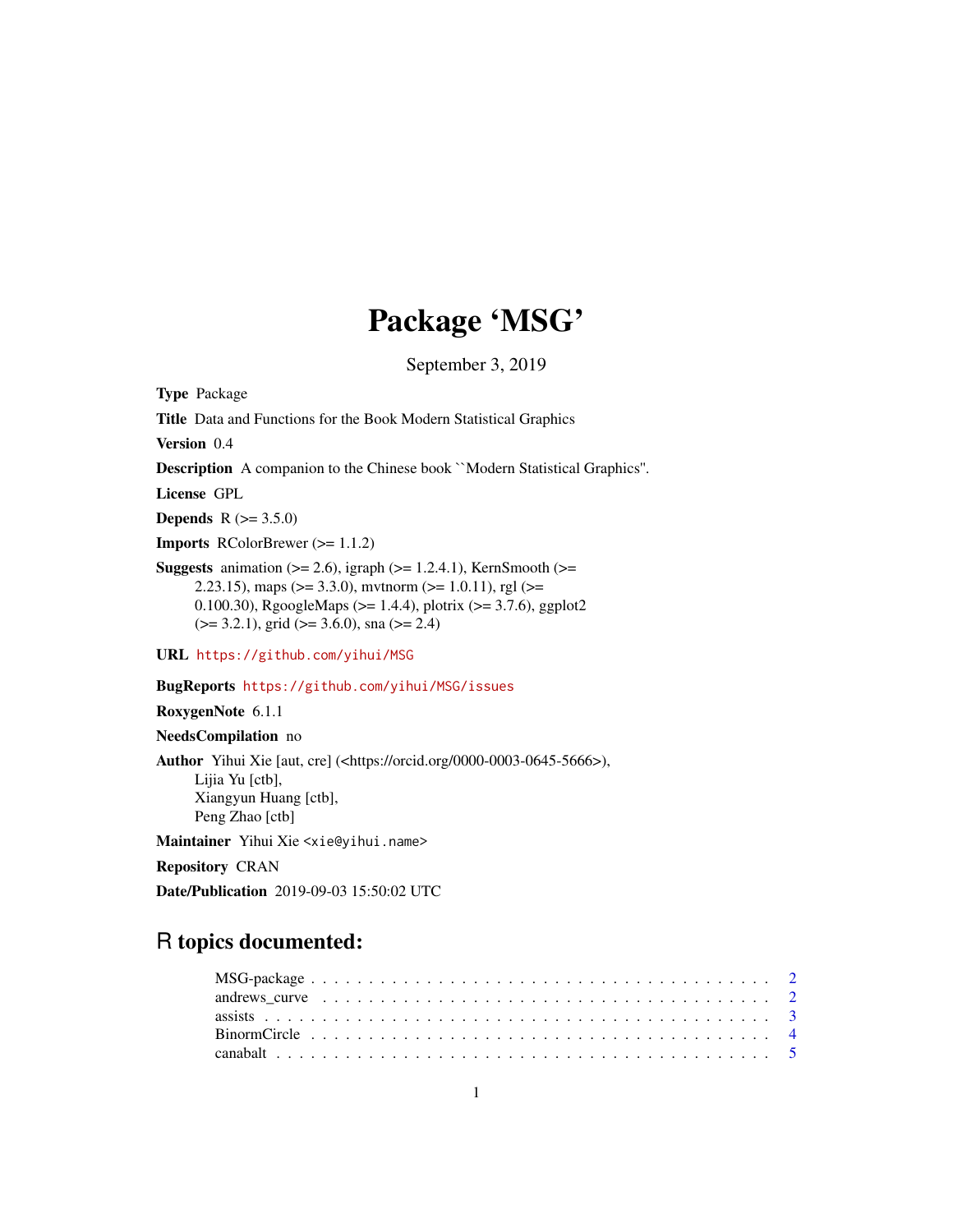# <span id="page-1-0"></span>2 and rews\_curve and rews\_curve

| - 5            |
|----------------|
| 6              |
| $\overline{7}$ |
| 7              |
| 8              |
| 8              |
| - 9            |
|                |
|                |
|                |
|                |
|                |
|                |
|                |
|                |
|                |
|                |

#### **Index** [17](#page-16-0)

MSG-package *Modern Statistical Graphics*

# Description

Datasets and functions for the Chinese book "Modern Statistical Graphics".

# Author(s)

Yihui Xie <<http://yihui.name>>

andrews\_curve *Draw Andrew's Curve*

# Description

This function evaluates the transformation of the original data matrix for t from -pi to pi, and uses matplot to draw the curves.

# Usage

```
andrews_curve(x, n = 101, type = "l", lty = 1, lwd = 1, pch = NA, xlab = "t",
   ylab = "f(t)", ...)
```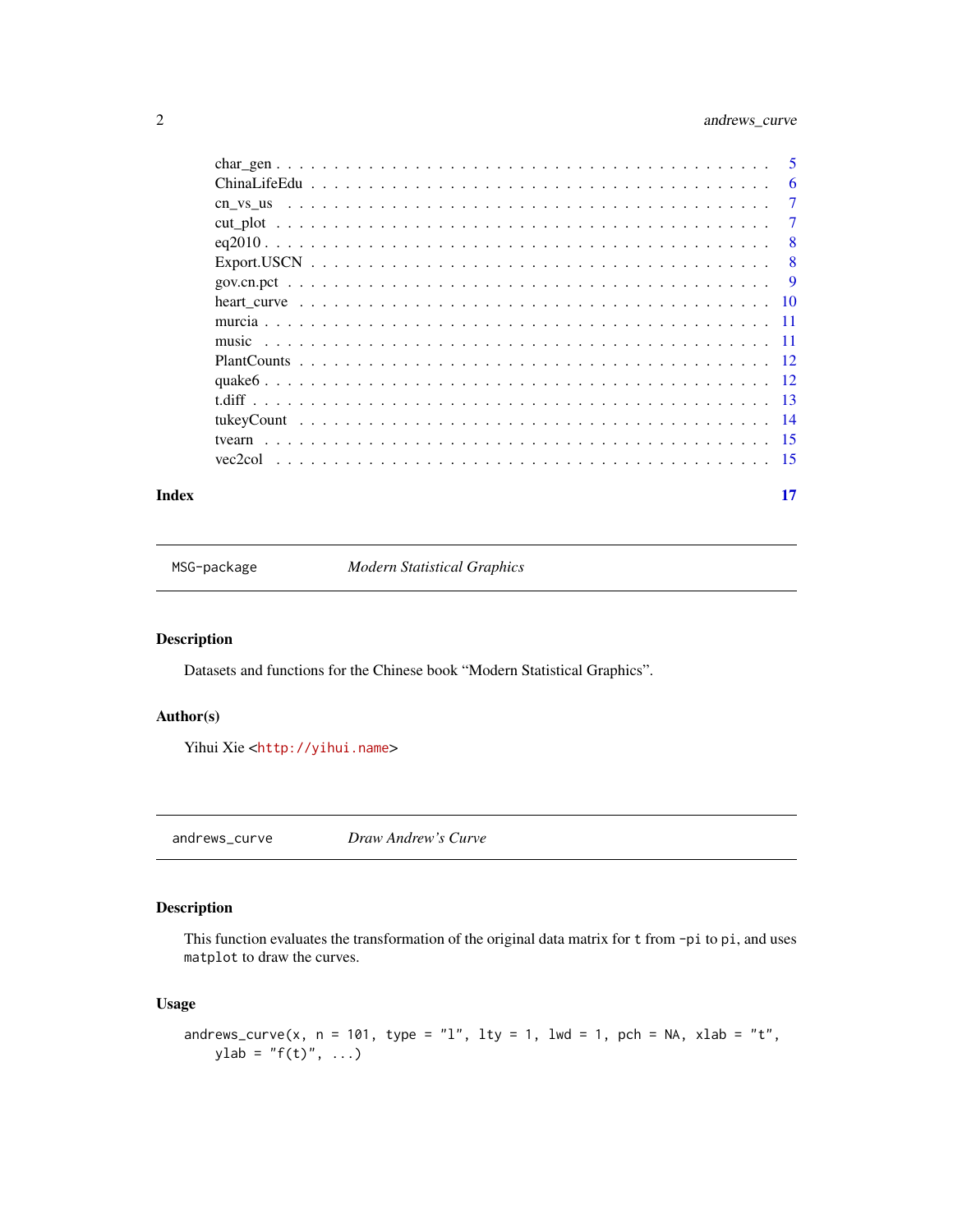#### <span id="page-2-0"></span> $\sim$  3

# Arguments

| $\mathsf{x}$ | a data frame or matrix                             |
|--------------|----------------------------------------------------|
| n.           | number of x-axis values at which f(t) is evaluated |
|              | type, lty, lwd, pch, xlab, ylab,                   |
|              | passed to matplot                                  |

# Value

a matrix of coefficients for each observation at different t values

# Author(s)

Yihui Xie <<http://yihui.name>>

# References

[https://en.wikipedia.org/wiki/Andrews\\_plot](https://en.wikipedia.org/wiki/Andrews_plot)

# See Also

[matplot](#page-0-0)

# Examples

andrews\_curve(iris[, -5], col = as.integer(iris[, 5]))

assists *Assists between players in CLE and LAL*

# Description

The players in the rows assisted the ones in the columns.

# References

<http://www.basketballgeek.com/data/>

```
data(assists)
if (require("sna")) {
     set.seed(2011)
     gplot(assists, display, style="color: red;">displaylabel = TRUE, label.cex = 0.7)}
```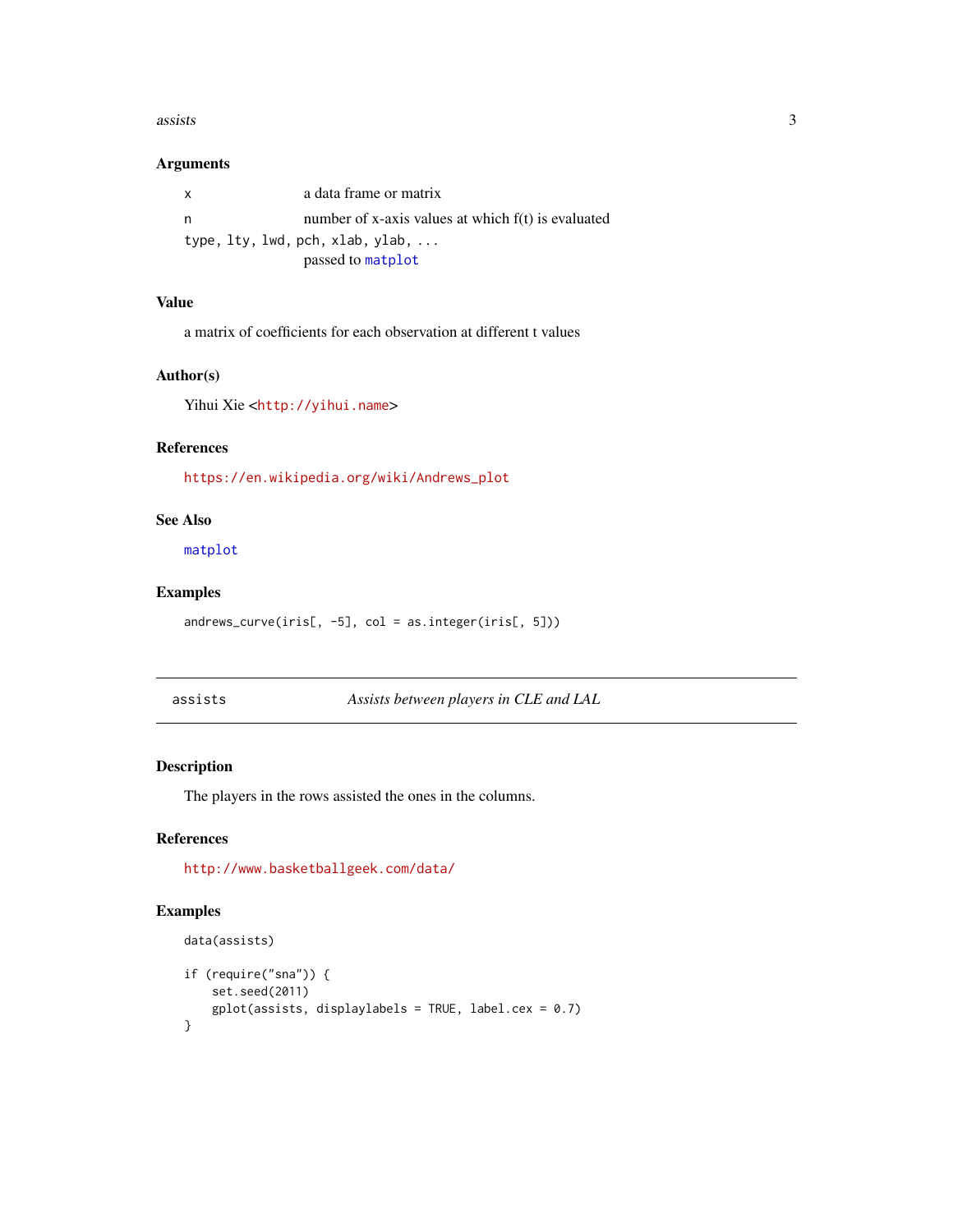<span id="page-3-0"></span>

The data was generated from two independent random varialbes (standard Normal distribution) and further points on a circle were added to the data. The order of the data was randomized.

#### Format

A data frame with 20000 observations on the following 2 variables.

- V1 the first random variable with the x-axis coordinate of the circle
- V2 the second random variable with the y-axis coordinate of the circle

# Details

See the example section for the code to generate the data.

#### Source

<http://yihui.name/en/2008/09/to-see-a-circle-in-a-pile-of-sand/>

```
data(BinormCircle)
## original plot: cannot see anything
plot(BinormCircle)
## transparent colors (alpha = 0.1)
plot(BinormCircle, col = rgb(0, 0, 0, 0.1))## set axes lmits
plot(BinormCircle, xlim = c(-1, 1), ylim = c(-1, 1))## small symbols
plot(BinormCircle, pch = ".")
## subset
plot(BinormCircle[sample(nrow(BinormCircle), 1000), ])
## 2D density estimation
library(KernSmooth)
fit = bkde2D(as.matrix(BinormCircle), dpik(as.matrix(BinormCircle)))
# perspective plot by persp()
persp(fit$x1, fit$x2, fit$fhat)
if (interactive() && require("rgl")) {
```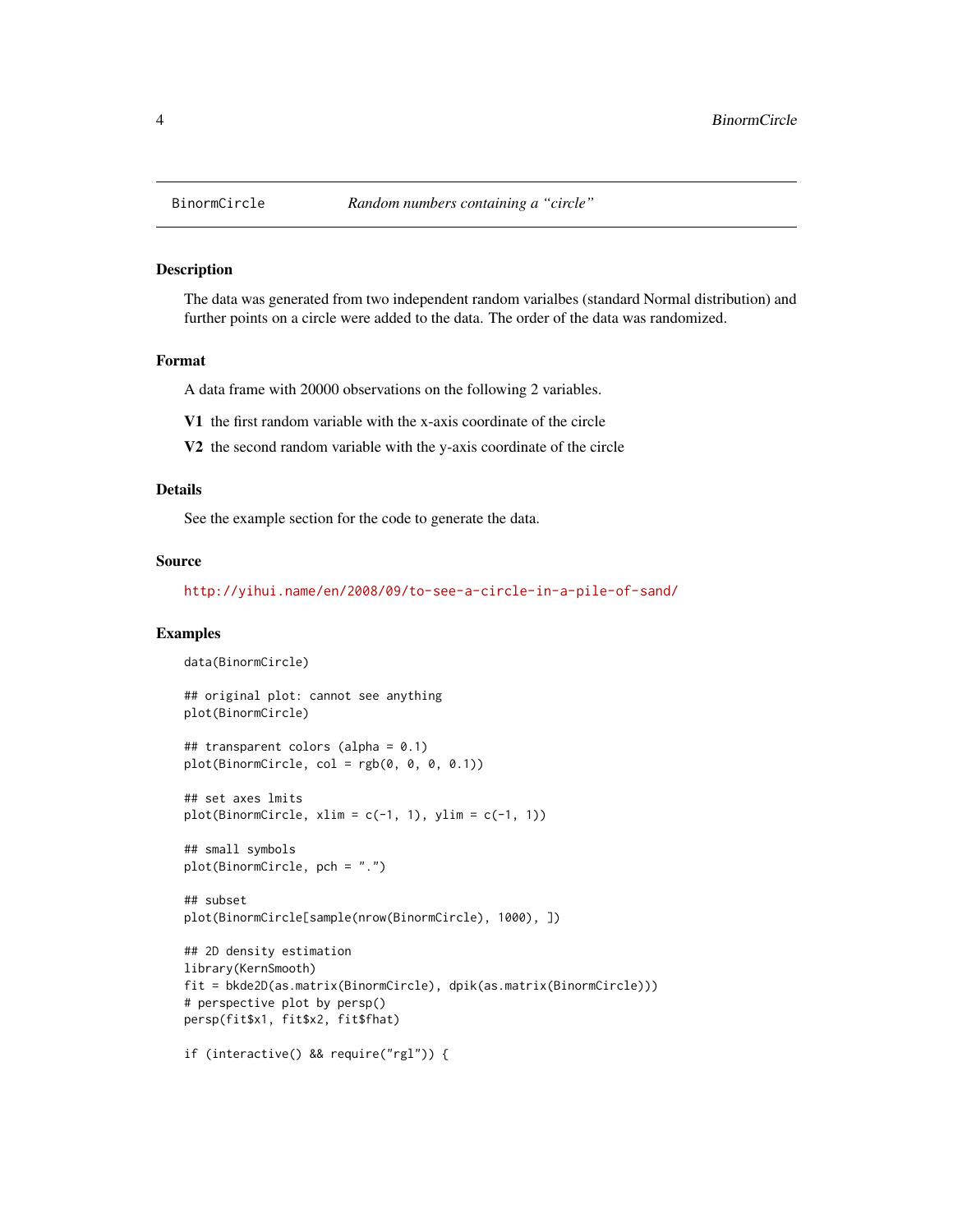#### <span id="page-4-0"></span>canabalt 5 and 5 and 5 and 5 and 5 and 5 and 5 and 5 and 5 and 5 and 5 and 5 and 5 and 5 and 5 and 5 and 5 and 5 and 5 and 5 and 5 and 5 and 5 and 5 and 5 and 5 and 5 and 5 and 5 and 5 and 5 and 5 and 5 and 5 and 5 and 5 a

```
# perspective plot by OpenGL
    rgl.surface(fit$x1, fit$x2, fit$fhat)
    # animation
   M = par3d("userMatrix")
   play3d(par3dinterp(userMatrix = list(M, rotate3d(M, pi/2, 1, 0, 0), rotate3d(M,
        pi/2, 0, 1, 0), rotate3d(M, pi, 0, 0, 1))), duration = 20)
}
## data generation
x1 = rnorm(10000)
y1 = rnorm(10000)
x2 = rep(0.5 * cos(seq(0, 2 * pi, length = 500)), 20)y2 = rep(0.5 * sin(seq(0, 2 * pi, length = 500)), 20)x = \text{cbind}(c(x1, x2), c(y1, y2))BinormCircle = as.data.frame(round(x[sample(20000), ], 3))
```
canabalt *The scores of the game Canabalt from Twitter*

# Description

The scores of the game Canabalt from Twitter

#### References

```
'http://www.neilkodner.com/2011/02/visualizations-of-canabalt-scores-scraped-from-twitter/'
(the URL is not longer accessible)
```
#### Examples

```
library(ggplot2)
data(canabalt)
print(qplot(device, score, data = canabalt))
print(qplot(reorder(death, score, median), score, data = canabalt, geom = "boxplot") +
    coord_flip())
```

Generate a matrix of similar characters

#### Description

This function prints a matrix of characters which are very similar to each other.

#### Usage

char\_gen( $x = c("V", "W")$ , n = 300, nrow = 10)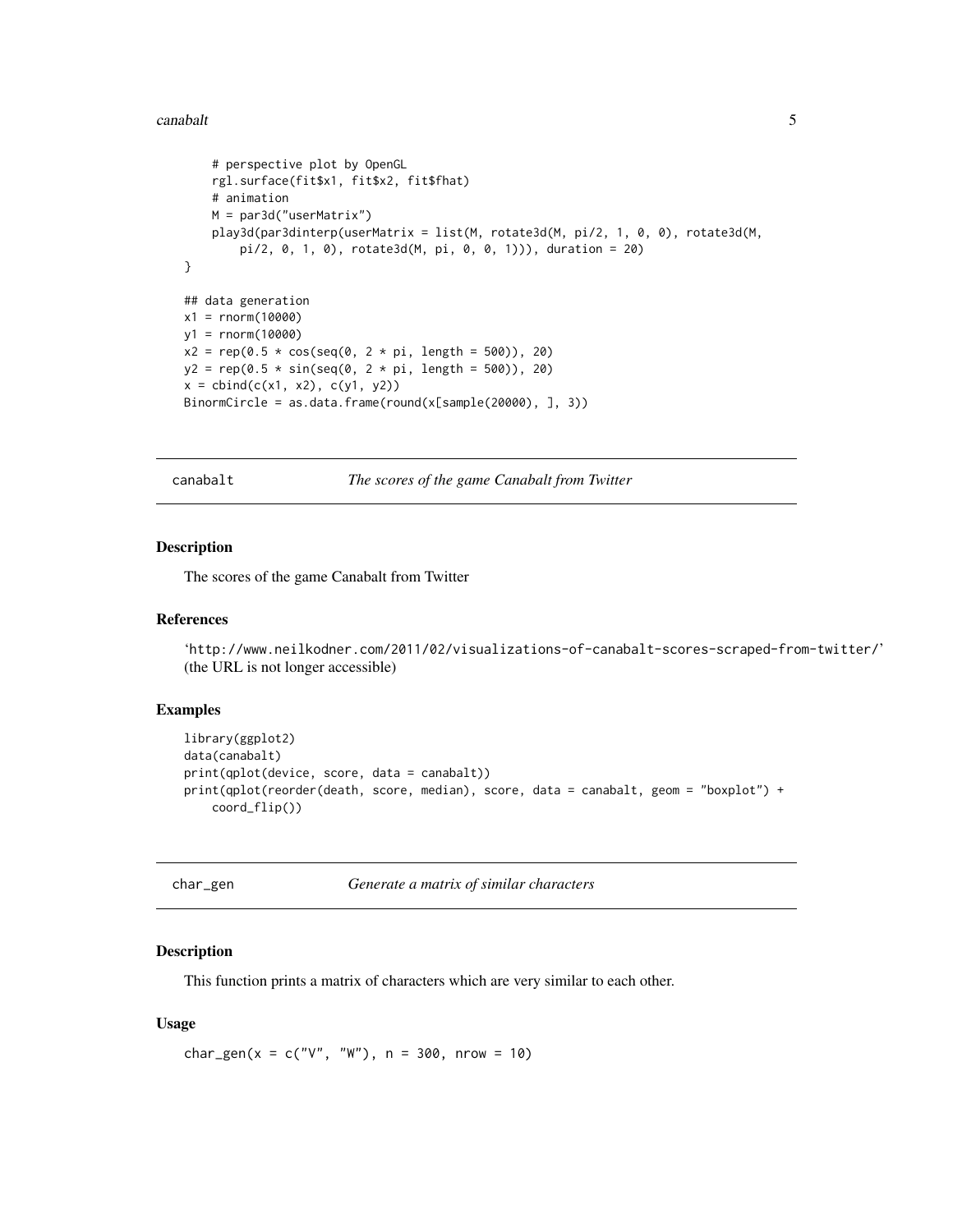#### <span id="page-5-0"></span>**Arguments**

| X    | a character vector of length 2 (usually two similar characters) |
|------|-----------------------------------------------------------------|
| n,   | the total number of characters in the matrix                    |
| nrow | the number of rows                                              |

# Value

a character matrix on the screen

#### Author(s)

Yihui Xie <<http://yihui.name>>

#### Examples

char\_gen()

char\_gen(c("O", "Q"))

ChinaLifeEdu *Life Expectancy and the Number of People with Higher Education in China (2005)*

#### Description

This data contains the life expectancy and number of people with higher education in the 31 provinces and districts in China (2005).

# Format

A data frame with 31 observations on the following 2 variables.

Life.Expectancy Life expectancy High.Edu.NO Number of people with higher education

#### Source

China Statistical Yearbook 2005. National Bureau of Statistics.

```
data(ChinaLifeEdu)
x = ChinaLifeEdu
plot(x, type = "n", xlim = range(x[, 1]), ylim = range(x[, 2]))u = par("usr")rect(u[1], u[3], u[2], u[4], col = "antiquewhite", border = "red")
library(KernSmooth)
est = bkde2D(x, apply(x, 2, dpik))contour(est$x1, est$x2, est$fhat, nlevels = 15, col = "darkgreen", add = TRUE,
    vfont = c("sans serif", "plain"))
```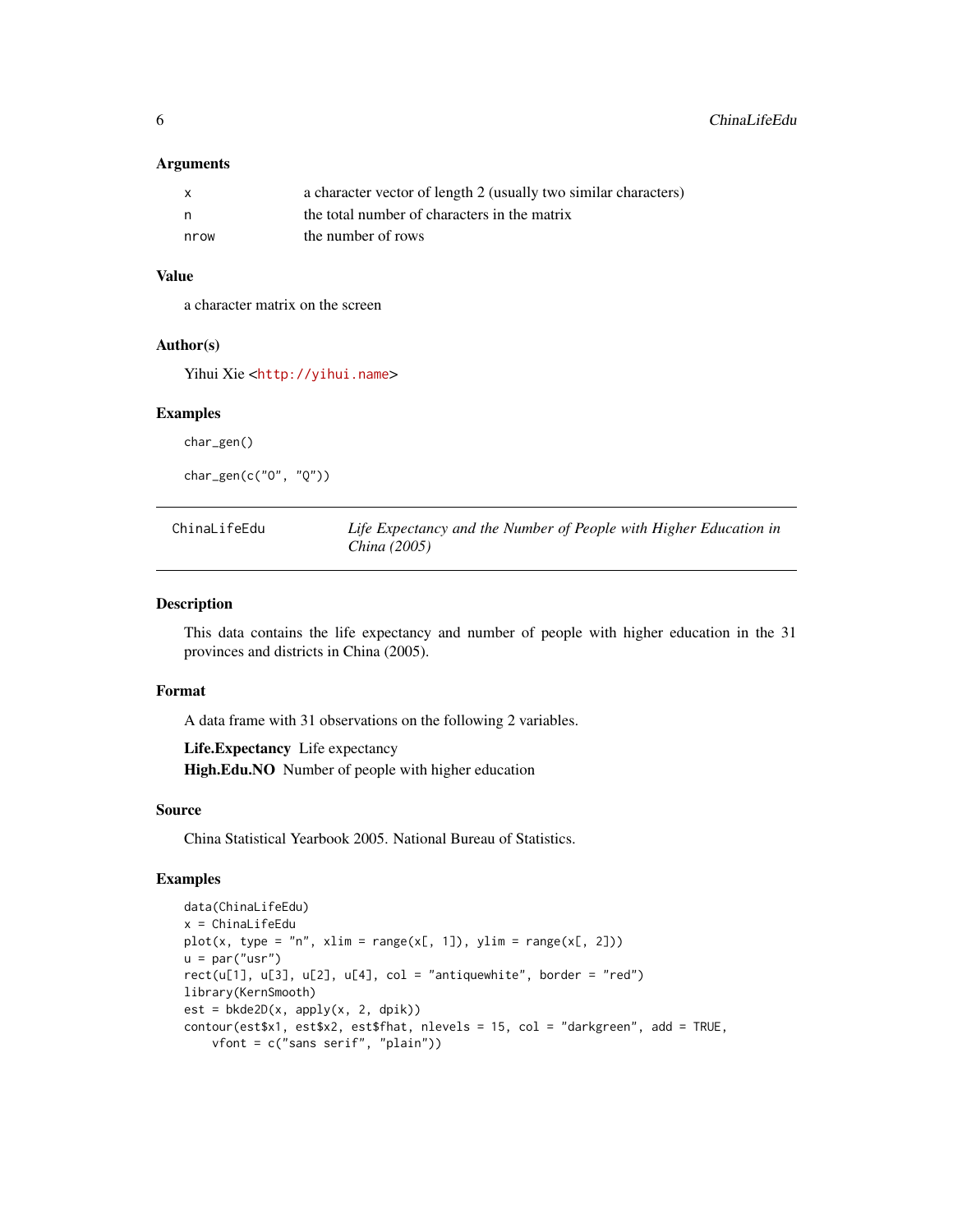<span id="page-6-0"></span>

Country power indicators of China vs America

# References

<https://www.theguardian.com/news/datablog/2011/jan/19/china-social-media>

#### Examples

data(cn\_vs\_us)

cut\_plot *Cut the points in a scatter plot into groups according to x-axis*

# Description

This function can categorize the variable on the x-axis into groups and plot the mean values of y. The purpose is to show the arbitrariness of the discretization of data.

# Usage

 $cut_plot(x, y, breaks, ..., pch.cut = 20)$ 

# Arguments

| x       | the x variable                                  |
|---------|-------------------------------------------------|
| ν       | the y variable                                  |
| breaks  | the breaks to cut the x variable                |
| .       | other arguments to be passed to plot. default   |
| pch.cut | the point symbol to denote the mean values of y |

# Author(s)

Yihui Xie <<http://yihui.name>>

```
x = rnorm(100)y = rnorm(100)cut_plot(x, y, seq(min(x), max(x), length = 5))
```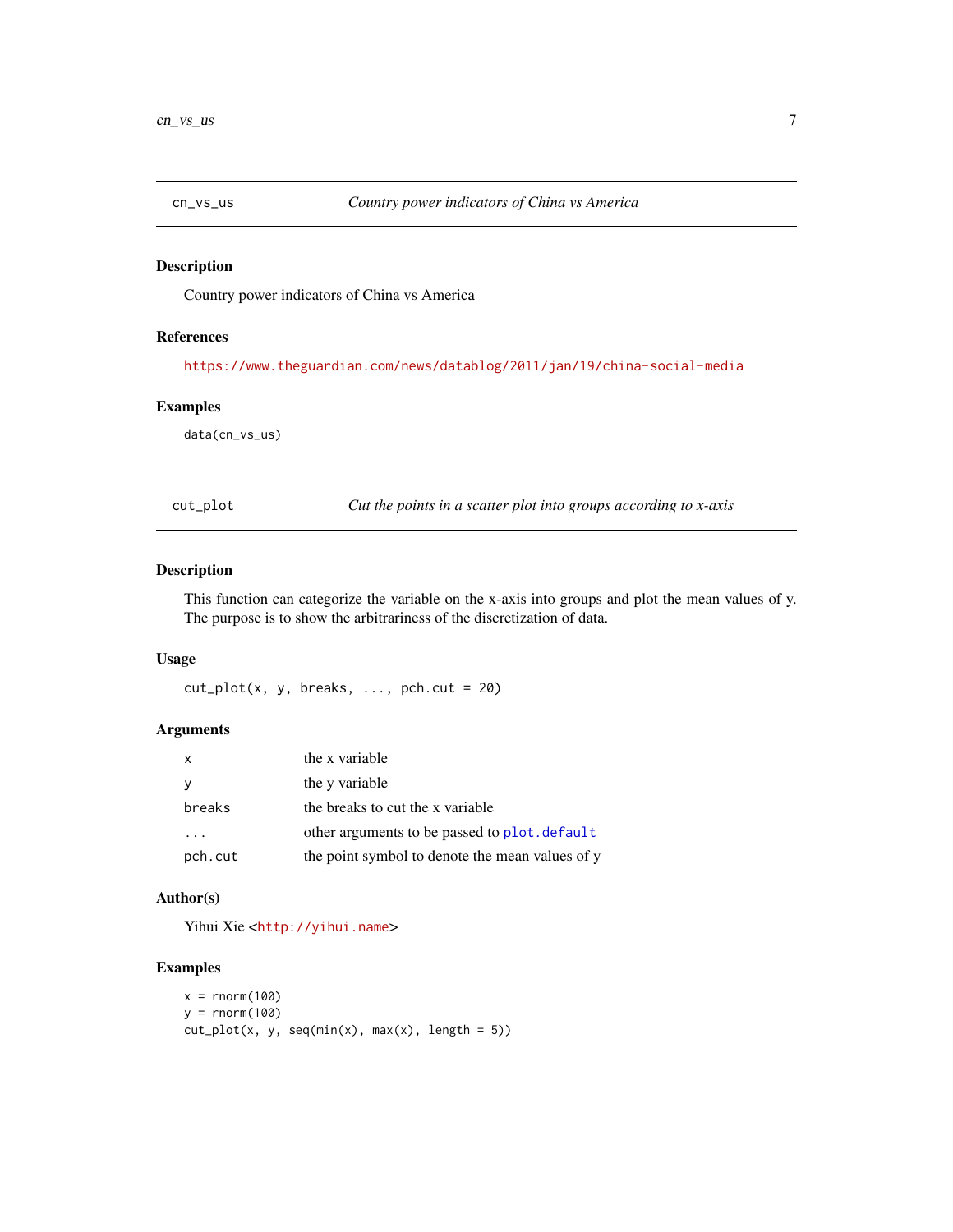<span id="page-7-0"></span>

Longitude and latitude of earthquakes in the Sichuan Province

# Examples

```
data(eq2010)
plot(lat \sim long, data = eq2010)
```
Export.USCN *Export of US and China from 1999 to 2004 in US dollars*

# Description

Export of US and China from 1999 to 2004 in US dollars

# Format

A data frame with 13 observations on the following 3 variables.

Export amount of export Year year from 1999 to 2004 Country country: US or China

#### Source

<http://stat.wto.org>

```
data(Export.USCN)
par(max = c(4, 4.5, 1, 4.5))plot(1:13, Export.USCN$Export, xlab = "Year / Country", ylab = "US Dollars ($10^16)",
   axes = FALSE, type = "h", lwd = 10, col = c(rep(2, 6), NA, rep(4, 6)), lend = 1,
   panel.first = grid()xlabel = paste(Export.USCN$Year, "\n", Export.USCN$Country)
xlabel[7] = "xlabel
abline(v = 7, lty = 2)axis(1, at = 1:13, labels = xlabel, tick = FALSE, cex.axis = 0.75)axis(2)
(ylabel = pretty(Export.USCN$Export * 8.27))axis(4, at = ylabel/8.27, labels = ylabel)mtext("Chinese RMB", side = 4, line = 2)
box()
```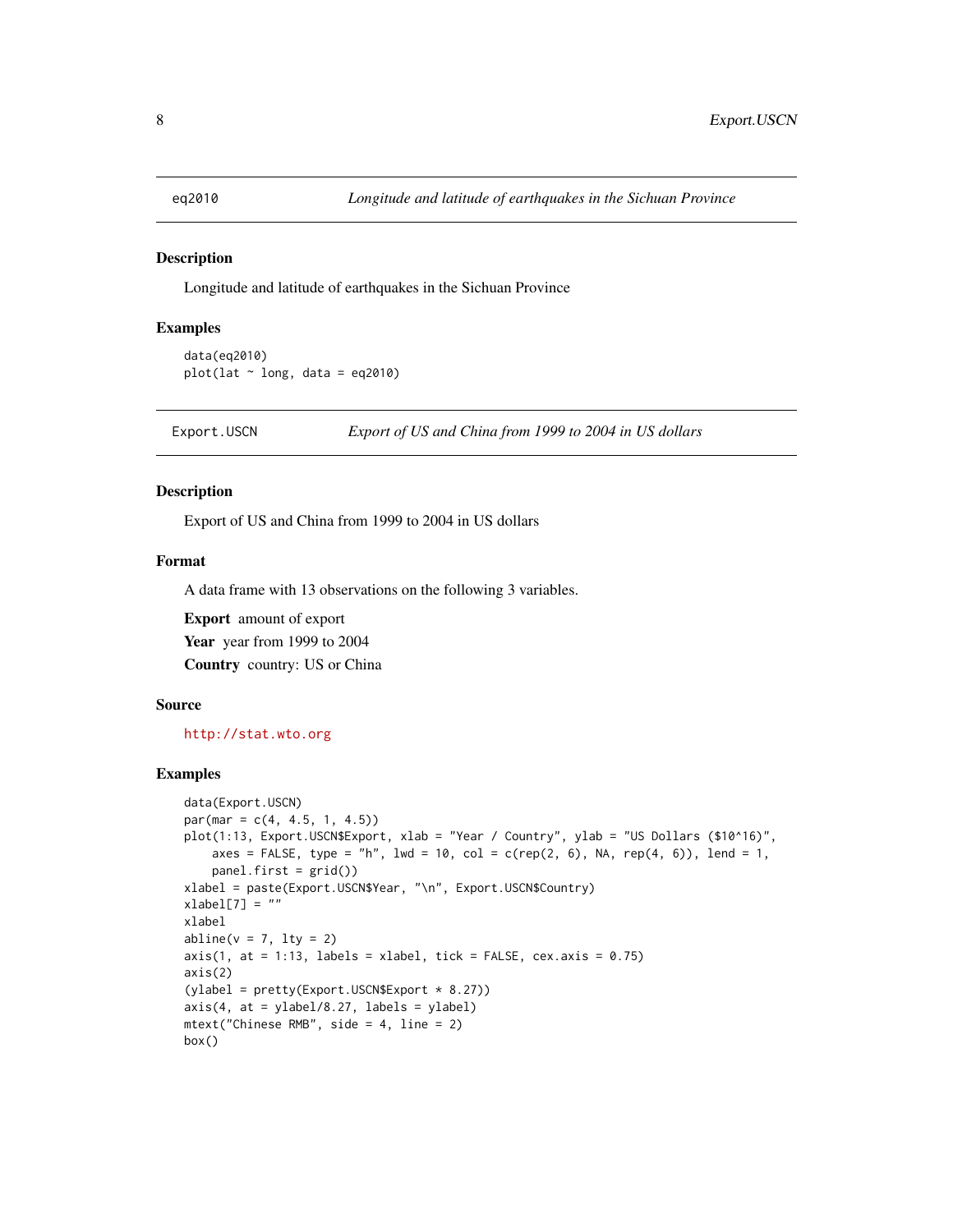<span id="page-8-0"></span>

This data was collected from Google by searching for percentages in Chinese goverment websites.

#### Format

A data frame with 10000 observations on the following 4 variables.

percentage a numeric vector: the percentages

count a numeric vector: the number of webpages corresponding to a certain percentage

round0 a logical vector: rounded to integers?

round1 a logical vector: rounded to the 1st decimal place?

# Details

We can specify the domain when searching in Google. For this data, we used 'site:gov.cn', e.g. to search for '87.53% site:gov.cn'.

#### Source

Google (date: 2009/12/17)

```
data(gov.cn.pct)
pct.lowess = function(cond) {
    with(gov.cn.pct, {
        plot(count \sim percentage, pch = ifelse(cond, 4, 20), col = rgb(0:1,
            0, 0, c(0.04, 0.5))[cond + 1], log = "y")
        lines(lowess(gov.cn.pct[cond, 1:2], f = 1/3), col = 2, lwd = 2)
        lines(lowess(gov.cn.pct[!cond, 1:2], f = 1/3), col = 1, lwd = 2)
    })
}
par(max = c(3.5, 3.5, 1, 0.2), mfrom = c(2, 2))with(gov.cn.pct, {
    plot(percentage, count, type = "l", panel.first = grid())
   plot(percentage, count, type = "l", xlim = c(10, 11), panel.first = grid())pct.lowess(round0)
    pct.lowess(round1)
})
if (interactive()) {
   devAskNewPage(ask = TRUE)
    with(gov.cn.pct, {
        plot(count \sim percentage, type = "l")
        grid()
```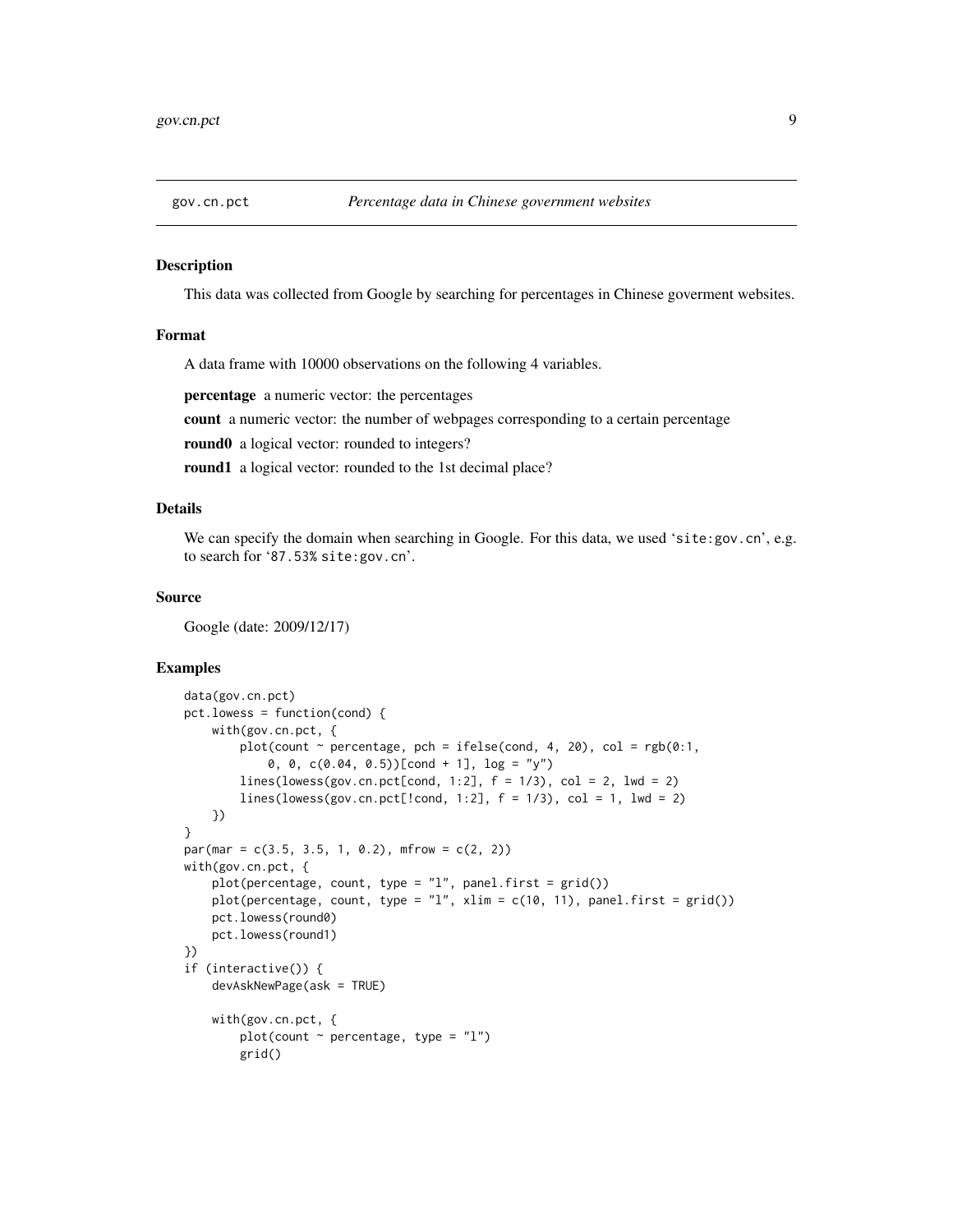```
devAskNewPage(ask = FALSE)
    for (i in 0:99) {
        plot(count \sim percentage, type = "l", xlim = i + c(0, 1),
            panel.first = grid())
    }
    devAskNewPage(ask = TRUE)
    plot(count \sim percentage, pch = 20, col = rgb(0:1, 0, 0, c(0.07,
        1))[round0 + 1], log = "y")lines(lowess(gov.cn.pct[round0, 1:2], f = 1/3), col = "red",
        1wd = 2)lines(lowess(gov.cn.pct[!round0, 1:2], f = 1/3), col = "black",
        lwd = 2)plot(count \sim percentage, pch = 20, col = rgb(0:1, 0, 0, c(0.07,
        1))[round1 + 1], log = "y")
    lines(lowess(gov.cn.pct[round1, 1:2], f = 1/3), col = "red",
        1wd = 2)lines(lowess(gov.cn.pct[!round1, 1:2], f = 1/3), col = "black",
        lwd = 2)})
```

| Draw a heart curve<br>heart_curve |
|-----------------------------------|
|-----------------------------------|

}

Calculate the coordinates of a heart shape and draw it with a polygon.

#### Usage

```
heart_curve(n = 101, ...)
```
# Arguments

| n | the number of points to use when calculating the coordinates of the heart shape         |
|---|-----------------------------------------------------------------------------------------|
| . | other arguments to be passed to polygon, e.g. the color of the polygon (usually<br>red) |

# Author(s)

Yihui Xie <<http://yihui.name>>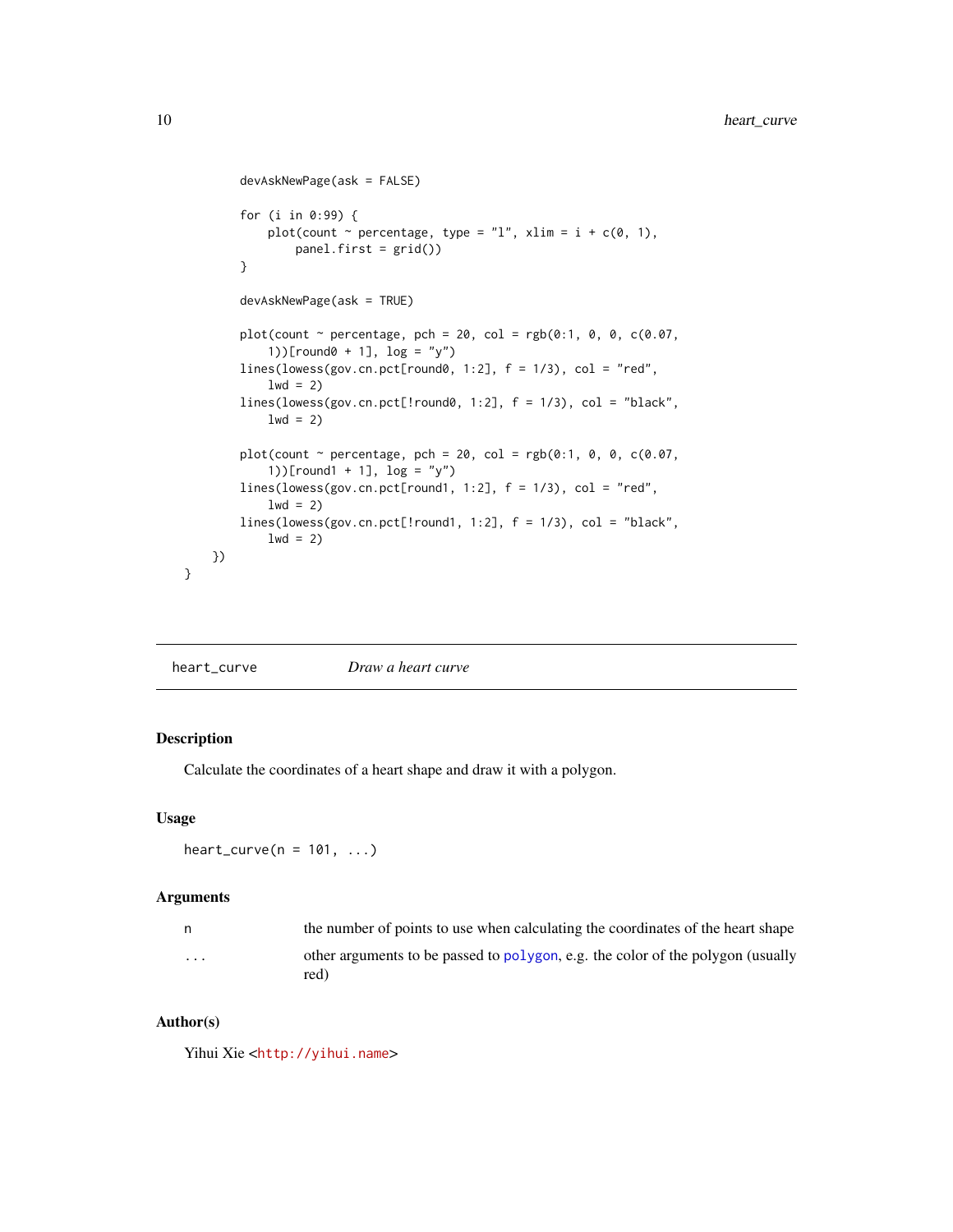#### <span id="page-10-0"></span>murcia de la componente de la componente de la componente de la componente de la componente de la componente d

# Examples

heart\_curve()  $heart\_curve(col = "red")$ heart\_curve(col = "pink", border = "red")

murcia *Composition of Soil from Murcia Province, Spain*

# **Description**

The proportions of sand, silt and clay in soil samples are given for 8 contiguous sites. The sites extended over the crest and flank of a low rise in a valley underlain by marl near Albudeite in the province of Murcia, Spain. The sites were small areas of ground surface of uniform shape internally and delimited by relative discontinuities externally. Soil samples were obtained for each site at 11 random points within a 10m by 10m area centred on the mid-point of the site. All samples were taken from the same depth. The data give the sand, silt and clay content of each sample, expressed as a percentage of the total sand, silt and clay content.

#### References

<http://www.statsci.org/data/general/murcia.html>

# Examples

data(murcia) boxplot(sand  $\sim$  site, data = murcia)

music *Attributes of some music clips*

# **Description**

Attributes of some music clips

#### References

Cook D, Swayne DF (2007). Interactive and Dynamic Graphics for Data Analysis With R and GGobi. Springer. ISBN 978-0-387-71761-6.

#### Examples

data(music)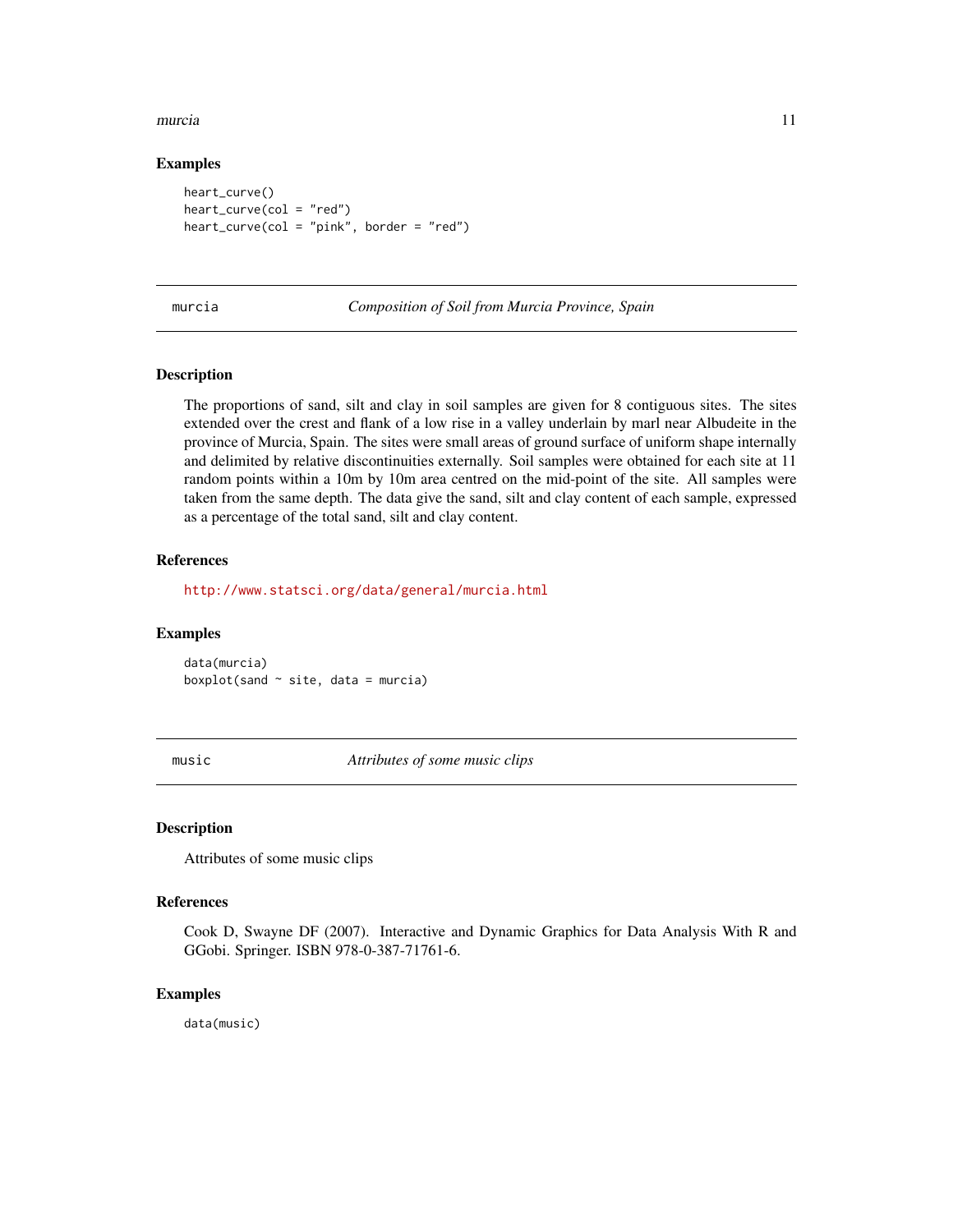<span id="page-11-0"></span>

For each altitude, the number of plants is recorded.

#### Format

A data frame with 600 observations on the following 2 variables.

altitude altitude of the area

counts number of plants

#### Source

<http://cos.name/2008/11/lowess-to-explore-bivariate-correlation-by-yihui/>

# Examples

```
## different span for LOWESS
data(PlantCounts)
par(las = 1, mar = c(4, 4, 0.1, 0.1), mgp = c(2.2, 0.9, 0))with(PlantCounts, {
    plot(altitude, counts, pch = 20, col = rgb(0, 0, 0, 0.5), panel.first = grid())for (i in seq(0.01, 1, length = 70)) {
        lines(lowess(altitude, counts, f = i), col = rgb(0, i, 0), lwd = 1.5)
    }
})
```
quake6 *Earth quakes from 1973 to 2010*

# Description

The time, location and magnitude of all the earth quakes with magnitude being greater than 6 since 1973.

# References

<http://cos.name/cn/topic/101510>

```
data(quake6)
library(ggplot2)
qplot(year, month, data = quake6) + stat_sum(aes(size = \dots)) +
    scale\_size(range = c(1, 10))
```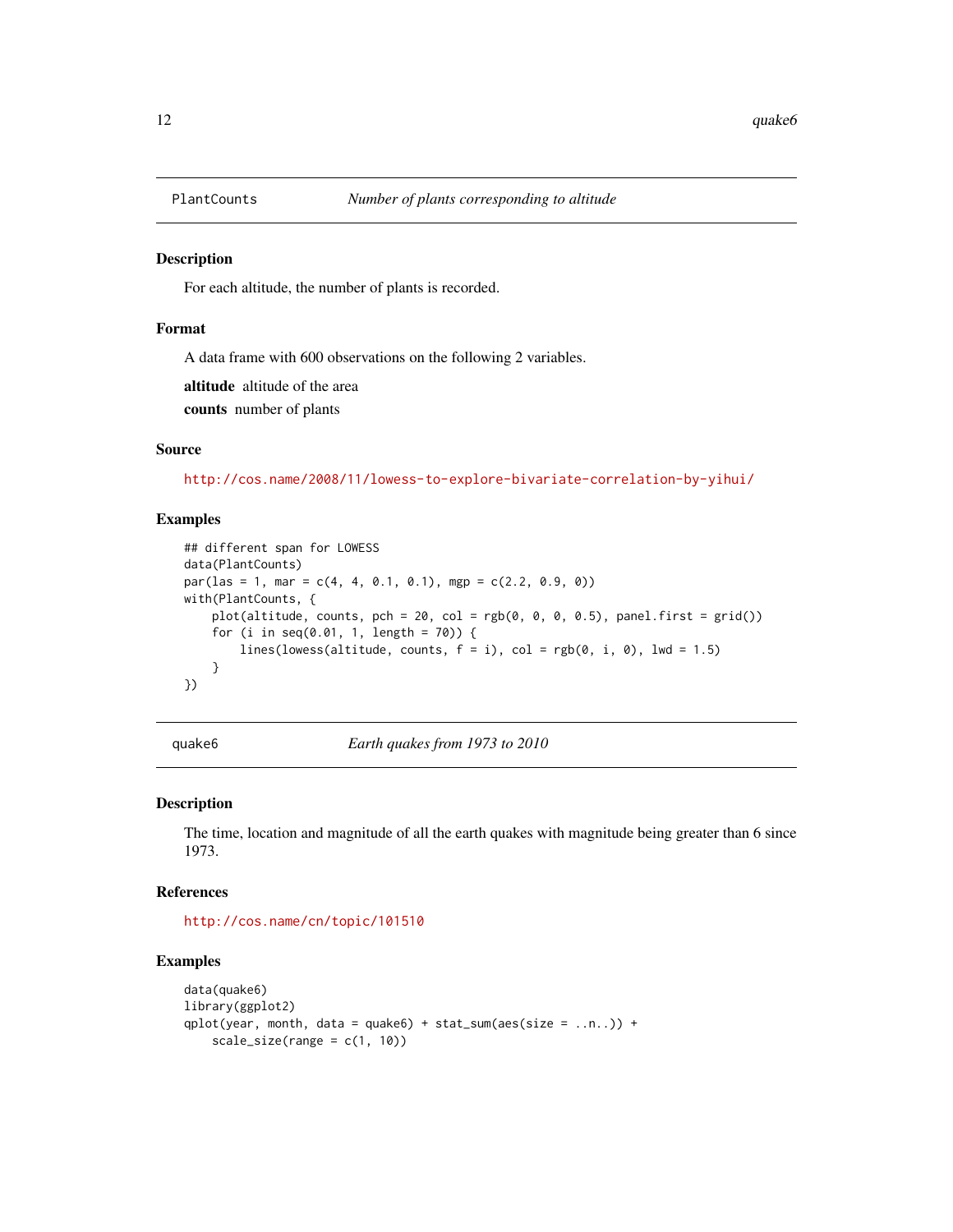<span id="page-12-0"></span>

Given that the variances of two groups are unequal, we compute the difference of P-values assuming equal or unequal variances respectively by simulation.

# Format

A data frame with 1000 rows and 99 columns.

# Details

See the Examples section for the generation of this data.

# Source

By simulation.

# References

Welch B (1947). "The generalization of Student's problem when several different population variances are involved." Biometrika, 34(1/2), 28–35.

```
data(t.diff)
boxplot(t.diff, axes = FALSE, xlab = expression(n[1]))axis(1)
axis(2)
box()
## reproducing the data
if (interactive()) {
    set.seed(123)
    t.diff = NULLfor (n1 in 2:100) {
        t.diff = rbind(t.diff, replicate(1000, {
            x1 = rnorm(n1, mean = 0, sd = runif(1, 0.5, 1))x2 = \text{rnorm}(30, \text{ mean } = 1, \text{ sd } = \text{runif}(1, 2, 5))t.test(x1, x2, var.equal = TRUE)$p.value - t.test(x1, x2,
                 var.equal = FALSE)$p.value
        }))
    }
    t.diff = as.data.frame(t(t.diff))colnames(t.diff) = 2:100}
```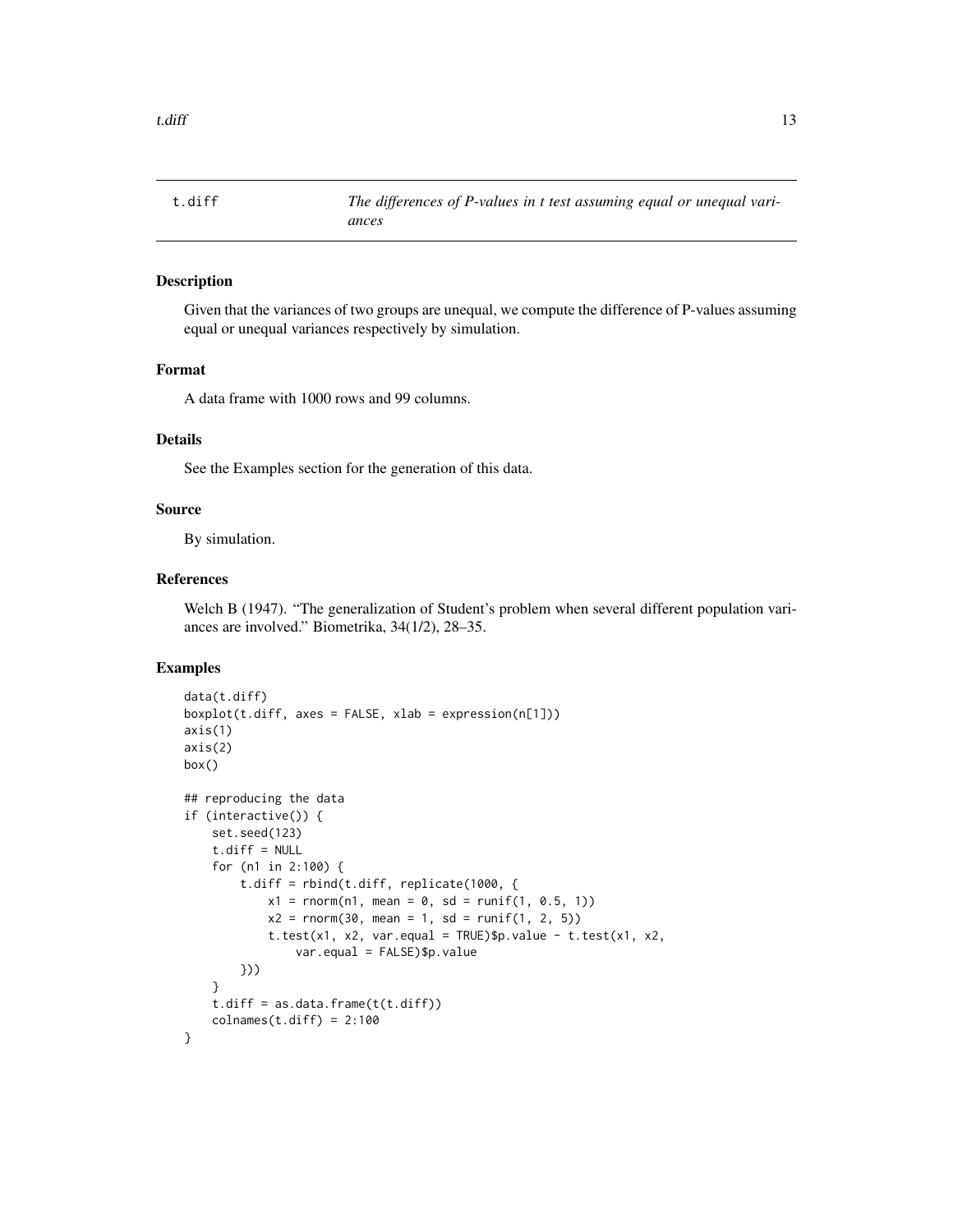<span id="page-13-0"></span>

For the test of means of two samples, we calculated the P-values and recorded the counts of Tukey's rule of thumb.

#### Format

A data frame with 10000 observations on the following 3 variables.

pvalue.t P-values of t test

pvalue.w P-values of Wilcoxon test

count Tukey's counts

# Details

See the reference for details.

#### Source

Simulation; see the Examples section below.

#### References

D. Daryl Basler and Robert B. Smawley. Tukey's Compact versus Classic Tests. *The Journal of Experimental Education*, Vol. 36, No. 3 (Spring, 1968), pp. 86-88

```
data(tukeyCount)
```

```
## does Tukey's rule of thumb agree with t test and Wilcoxon test?
with(tukeyCount, {
   ucount = unique(count)stripchart(pvalue.t \sim count, method = "jitter", jitter = 0.2, pch = 19,
       cex = 0.7, vertical = TRUE, at = ucount - 0.2, col = rgb(1, 0, 0, 0.2),
       xlim = c(min(count) - 1, max(count) + 1), xaut = "n", xlab = "Tukey Count",ylab = "P-values")
   stripchart(pvalue.w \sim count, method = "jitter", jitter = 0.2, pch = 21,
       cex = 0.7, vertical = TRUE, at = ucount + 0.2, add = TRUE, col = rgb(0,
            0, 1, 0.2), xaxt = "n")
    axis(1, unique(count))
    lines(sort(ucount), tapply(pvalue.t, count, median), type = "o", pch = 19,
       cex = 1.3, col = "red")lines(sort(ucount), tapply(pvalue.w, count, median), type = "o", pch = 21,
       cex = 1.3, col = "blue", 1ty = 2)legend("topright", c("t test", "Wilcoxon test"), col = c("red", "blue"),
```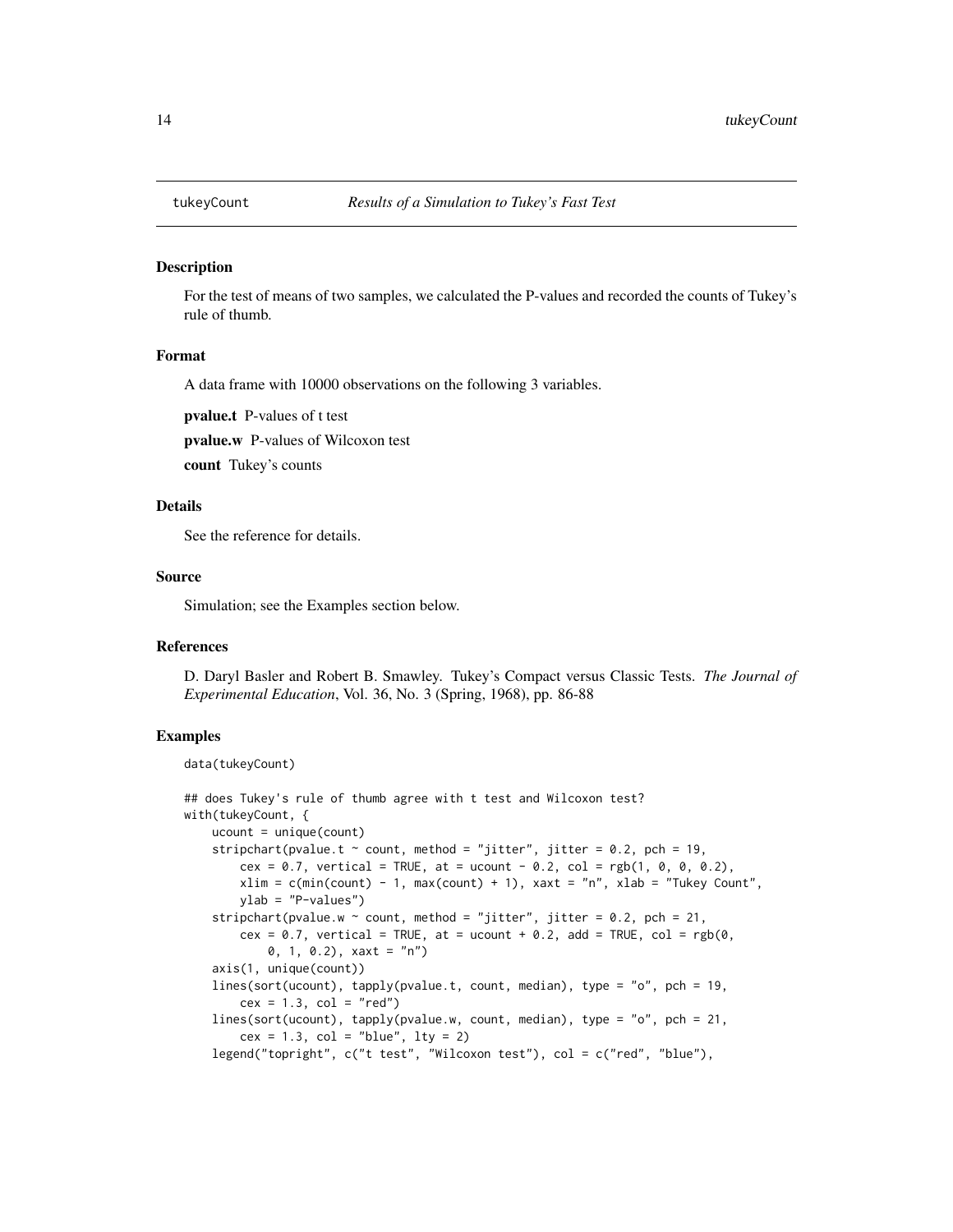<span id="page-14-0"></span>tvearn 15

```
pch = c(19, 21), lty = 1:2, bty = "n", cex = 0.8)
})
if (interactive()) {
    ## this is how the data was generated
   set.seed(402)
   n = 30
    tukeyCount = data.frame(t(replicate(10000, {
       x1 = rweibull(n, runif(1, 0.5, 4))x2 = rweibull(n, runif(1, 1, 5))c(t.test(x1, x2)$p.value, wilcox.test(x1, x2)$p.value, with(rle(rep(0:1,
            each = n)[order(c(x1, x2))]), ifelse(head(values, 1) == tail(values,
            1), 0, sum(lengths[c(1, length(lengths))]))))
    })))
    colnames(tukeyCount) = c("pvalue.t", "pvalue.w", "count")
}
```
tvearn *Top TV earners*

#### Description

The pay per episode for actors as well as other information.

#### References

<http://flowingdata.com/2011/02/15/visualize-this-tvs-top-earners/>

#### Examples

```
data(tvearn)
plot(pay \sim rating, data = tvearn)library(ggplot2)
qplot(pay, data = tvearn, geom = "histogram", facets = gender \sim ., binwidth = 20000)
qplot(rating, pay, data = tvearn, geom = c("jitter", "smooth"), color = type)
```
vec2col *Generate colors from a vector*

#### Description

This functions generates a color vector from an input vector, which can be of the class numeric or factor.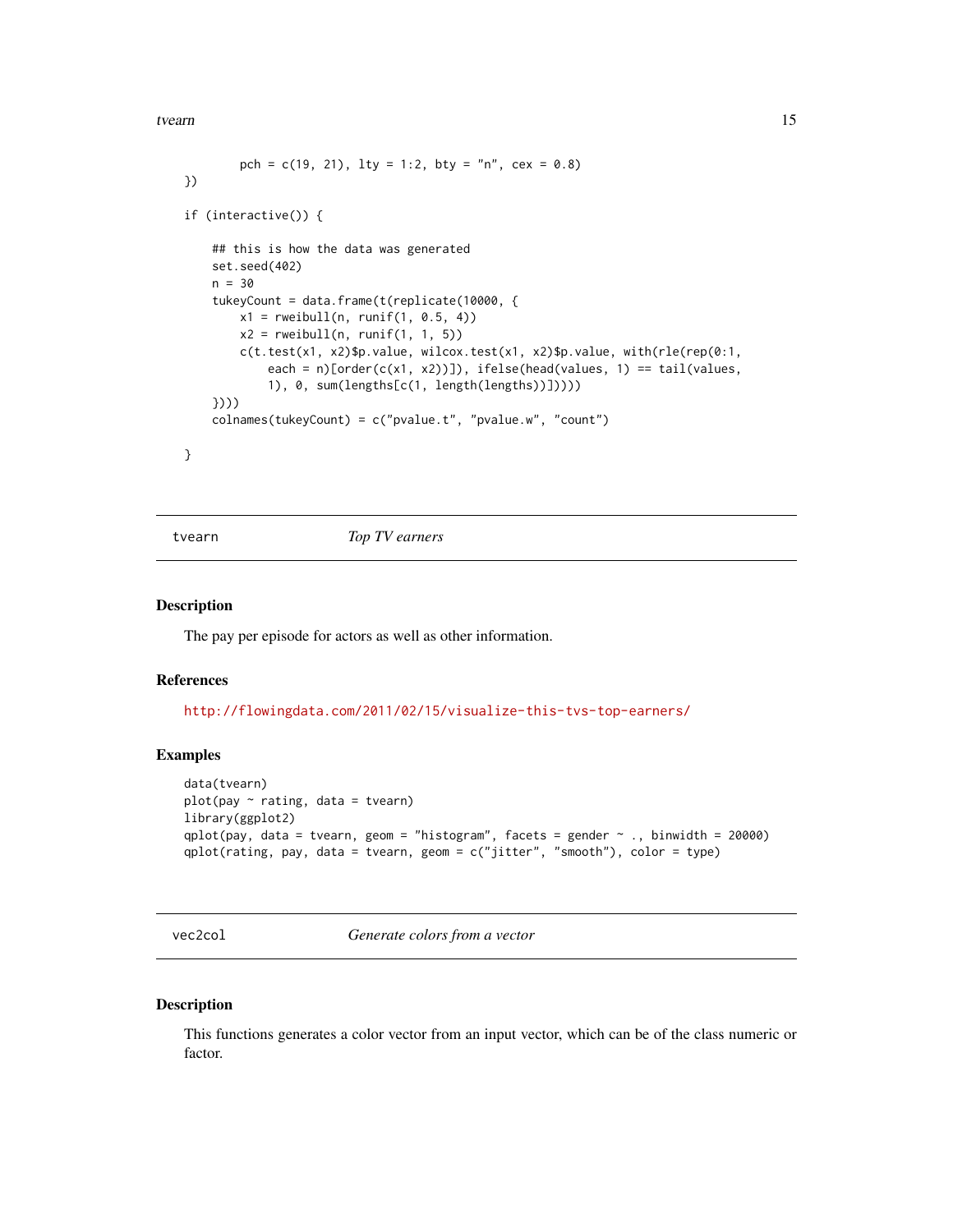# Usage

```
vec2col(vec, n, name)
## Default S3 method:
vec2col(vec, n, name)
## S3 method for class 'factor'
vec2col(vec, n, name)
```
# Arguments

| vec  | the numeric or factor vector                          |
|------|-------------------------------------------------------|
| n    | the number of colors to be generated from the palette |
| name | the name of the palette                               |

# Value

a vector of colors corresponding to the input vector

# Author(s)

Yihui Xie <<http://yihui.name>>

```
## convert factor to colors
with(iris, plot(Petal.Length, Petal.Width, col = vec2col(Species), pch = 19))
# another palette
with(iris, plot(Petal.Length, Petal.Width, col = vec2col(Species, name = "Dark2"),
   pch = 19))
## turn numeric values to colors
```

```
with(iris, plot(Petal.Length, Petal.Width, col = vec2col(Petal.Width), pch = 19))
```